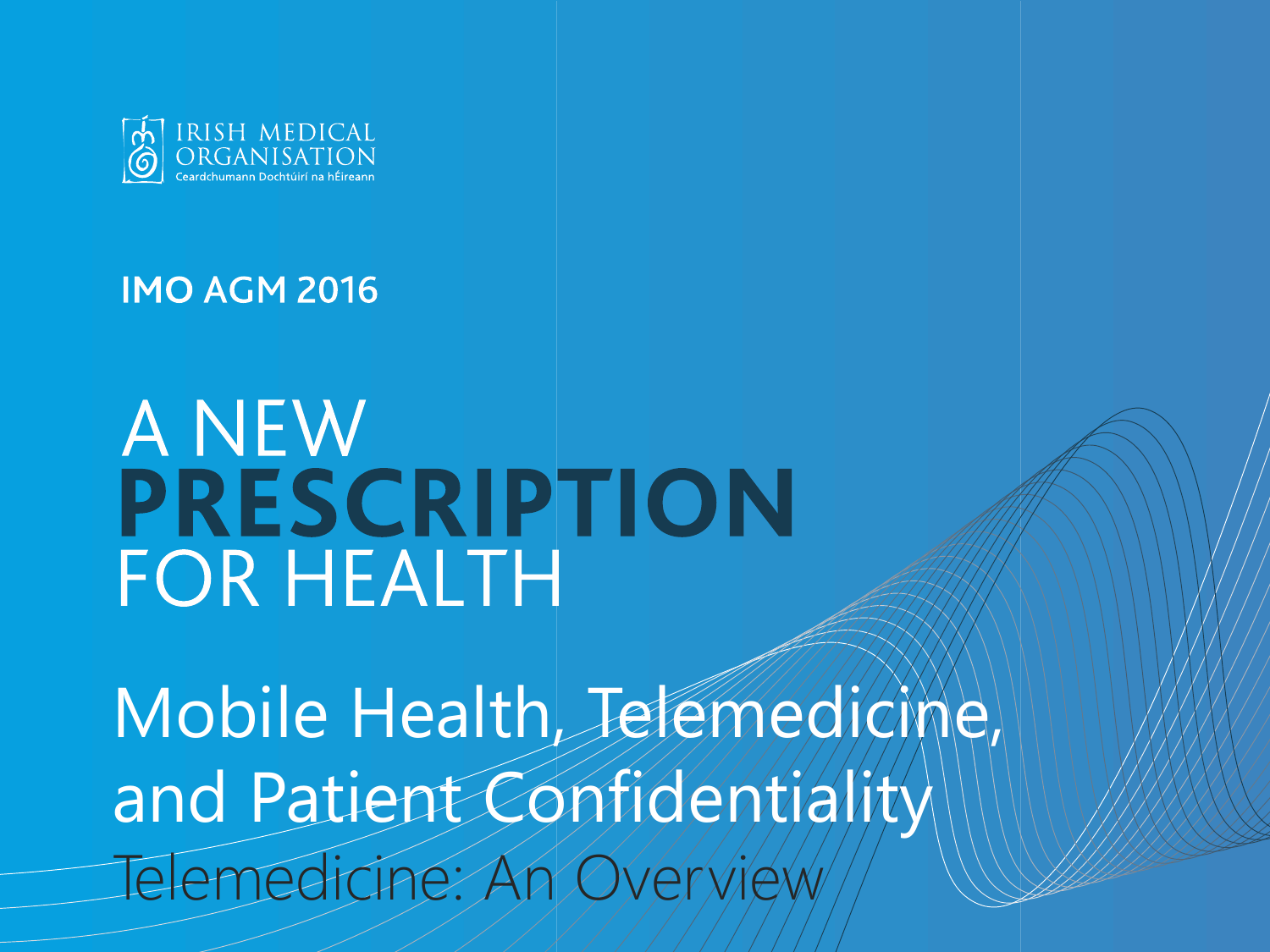



# A Definition of Telemedicine

- Telemedicine can be defined as the exchange of medical information over a distance.
- It can be doctor to doctor, or doctor to patient.
- The use of telemedicine is growing at a strong rate, particularly in the USA.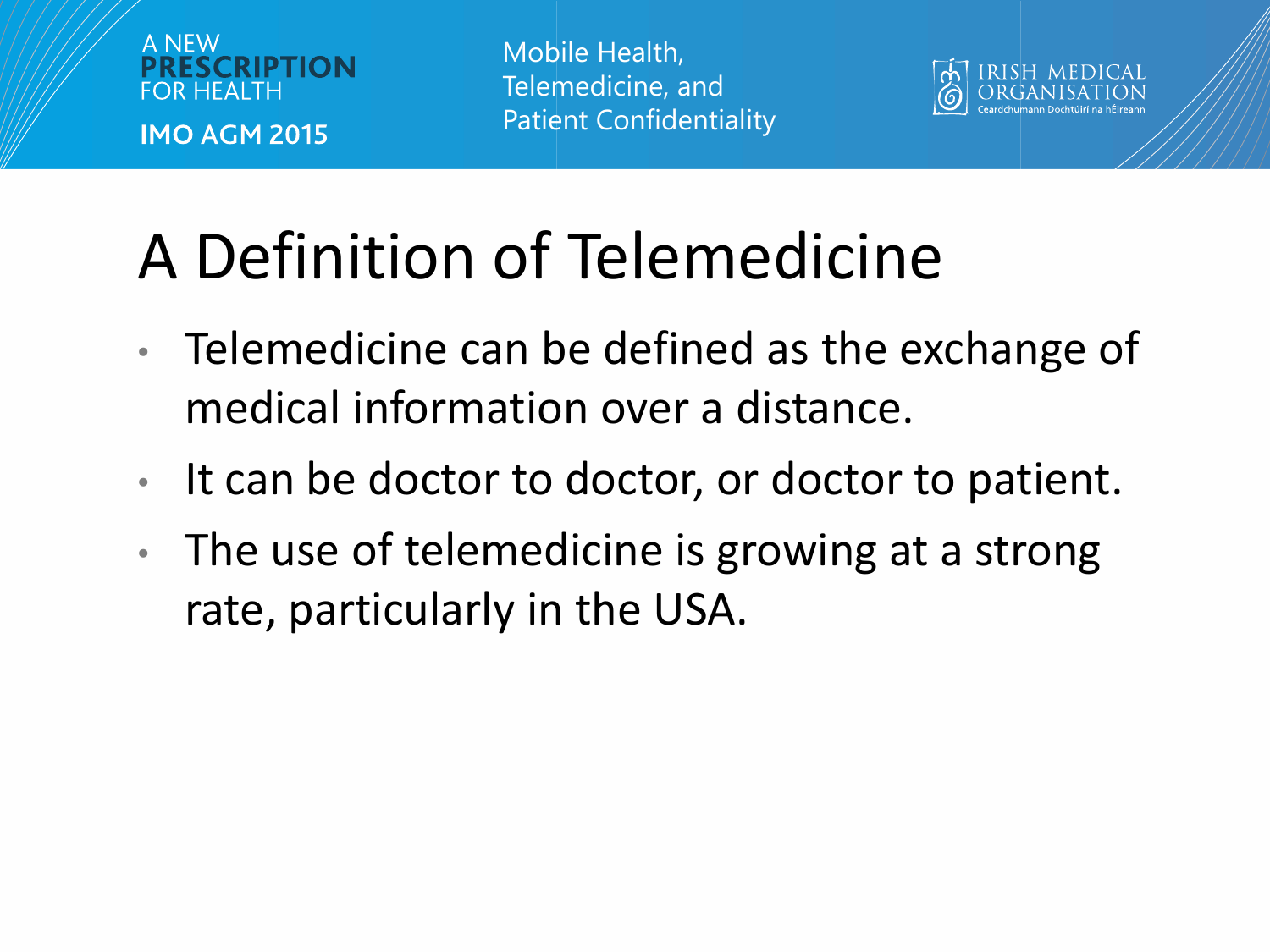



• Significant growth of 20-30% is projected for the telemedicine sector.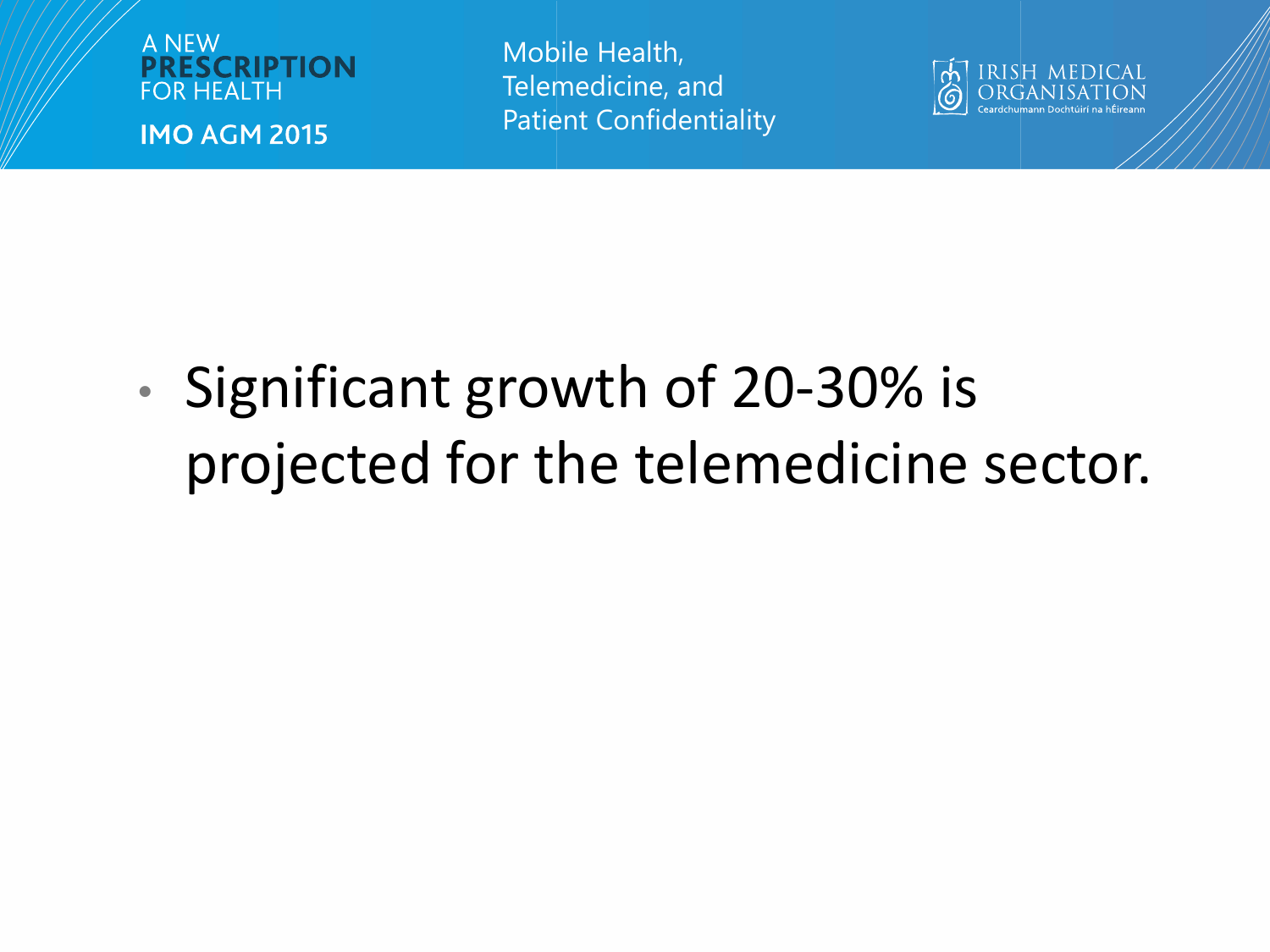



#### Potential Benefits of Telemedicine

- **Efficient Transfer of Patient Information**
- **Improved Outcomes in Certain Cases** 
	- **Emergency care**
	- **Chronic Disease Management**
- **Cost efficiency?**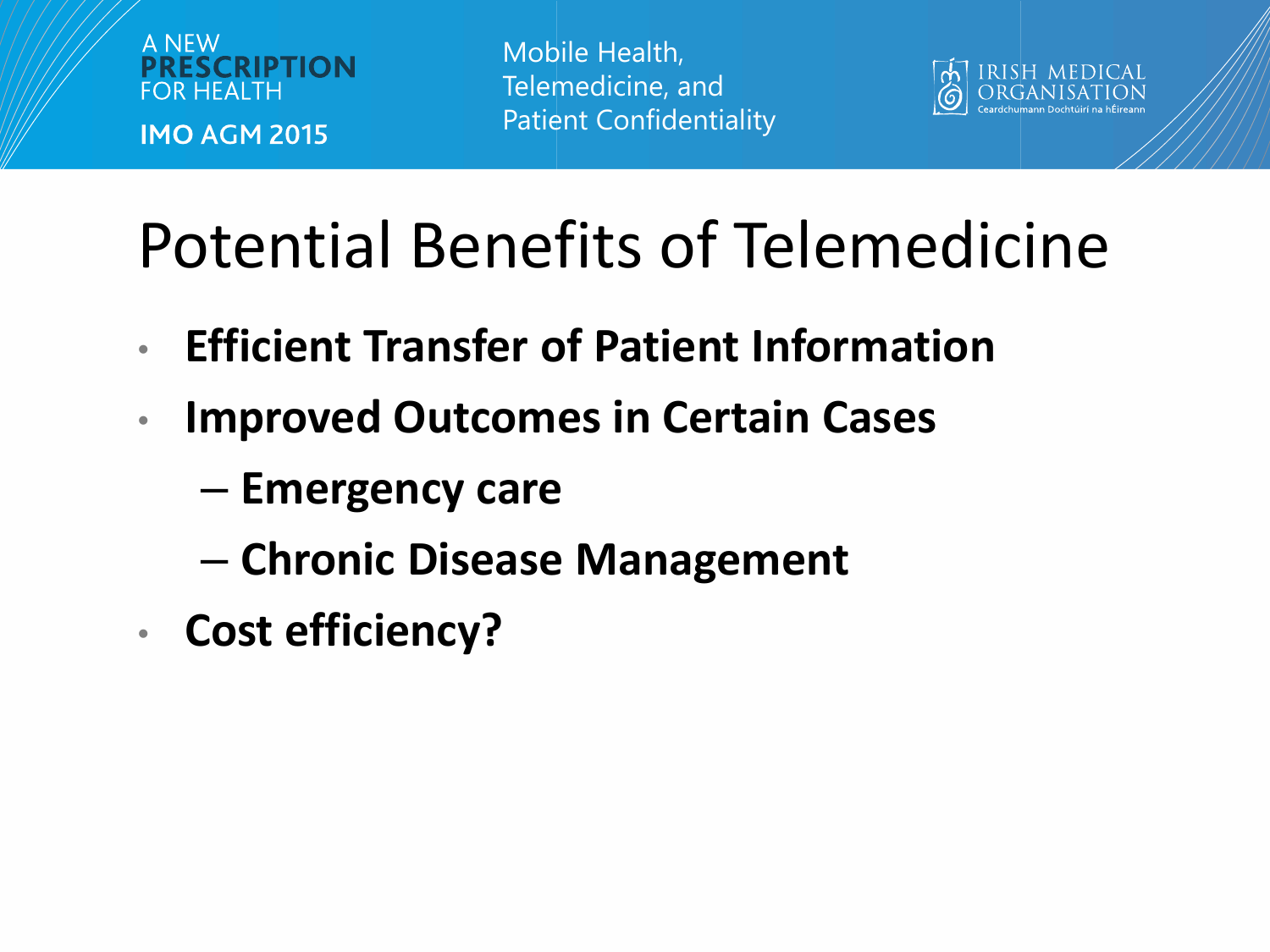



### Potential Risks of Telemedicine

- **There are greater privacy risks for patients.**
- **General Practice Perspective**
	- **Open to abuse if patient can't be identified**
	- **Misdiagnosis or failure to adhere to clinical guidelines**
	- **Corporate models and interuption of continuity of care**